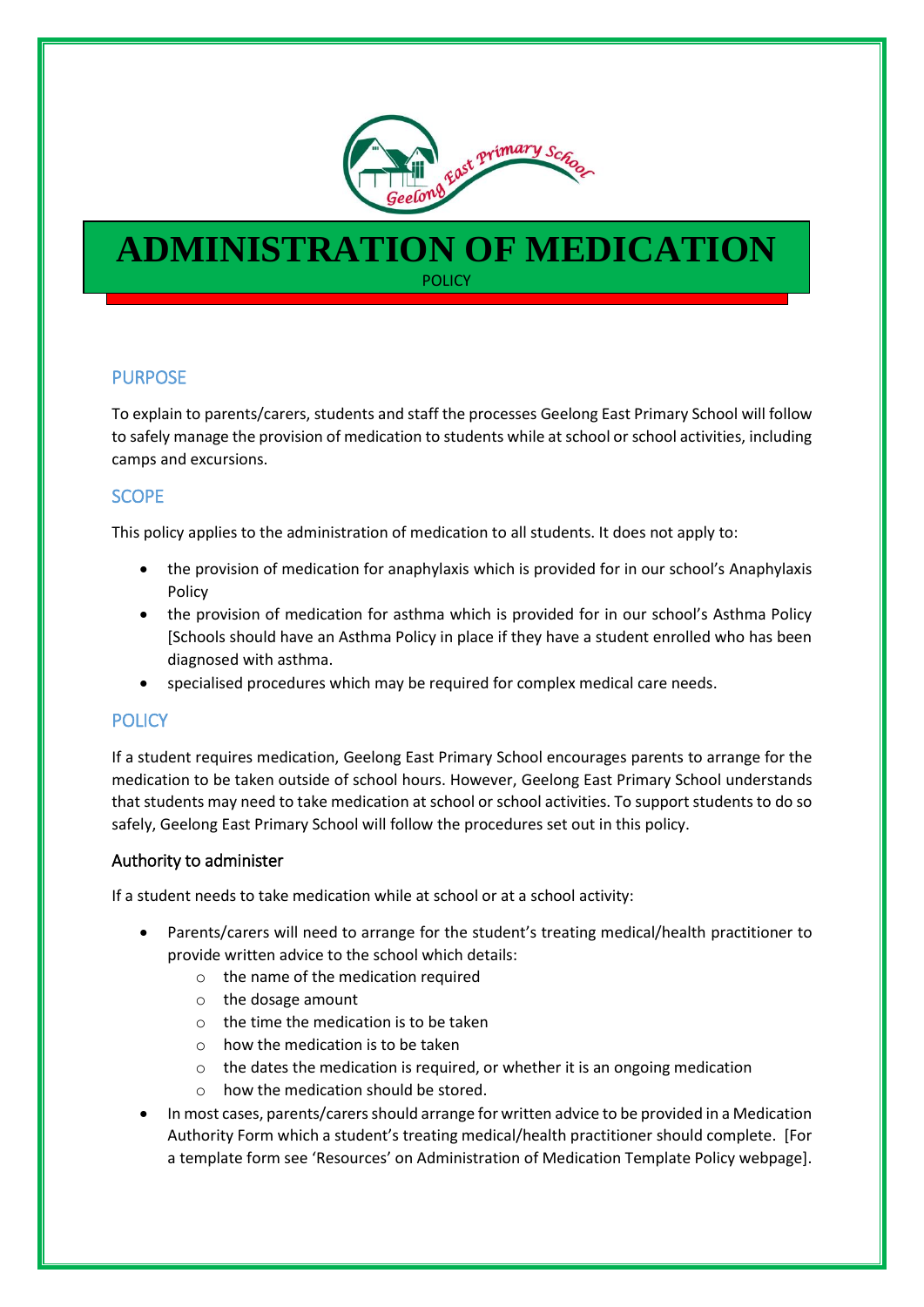- If advice cannot be provided by a student's medical/health practitioner, the principal (or their nominee) may agree that written authority can be provided by, or the Medication Authority Form can be completed by a student's parents/carers.
- The principal may need to consult with parents/carers to clarify written advice and consider student's individual preferences regarding medication administration (which may also be provided for in a student's Student Health Support Plan).

Parents/carers can contact Geelong East Primary School for a Medication Authority Form.

## Administering medication

Any medication brought to school by a student needs to be clearly labelled with:

- the student's name
- the dosage required
- the time the medication needs to be administered.

Parents/carers need to ensure that the medication a student has at school is within its expiry date. If school staff become aware that the medication a student has at school has expired, they will promptly contact the student's parents/carers who will need to arrange for medication within the expiry date to be provided.

If a student needs to take medication at school or a school activity, the principal (or their nominee) will ensure that:

- 1. Medication is administered to the student in accordance with the Medication Authority Form so that:
	- the student receives their correct medication
	- in the proper dose
	- via the correct method (for example, inhaled or orally)
	- at the correct time of day.
- 2. A log is kept of medicine administered to a student.
- 3. Where possible, two staff members will supervise the administration of medication.
- 4. The teacher in charge of a student at the time their medication is required:
	- is informed that the student needs to receive their medication
	- if necessary, release the student from class to obtain their medication.

#### *Self-administration*

In some cases it may be appropriate for students to self-administer their medication. The principal may consult with parents/carers and consider advice from the student's medical/health practitioner to determine whether to allow a student to self-administer their medication.

If the principal decides to allow a student to self-administer their medication, the principal may require written acknowledgement from the student's medical/health practitioner, or the student's parents/carers that the student will self-administer their medication.

#### Storing medication

The principal (or their nominee) will put in place arrangements so that medication is stored:

- securely to minimise risk to others
- in a place only accessible by staff who are responsible for administering the medication